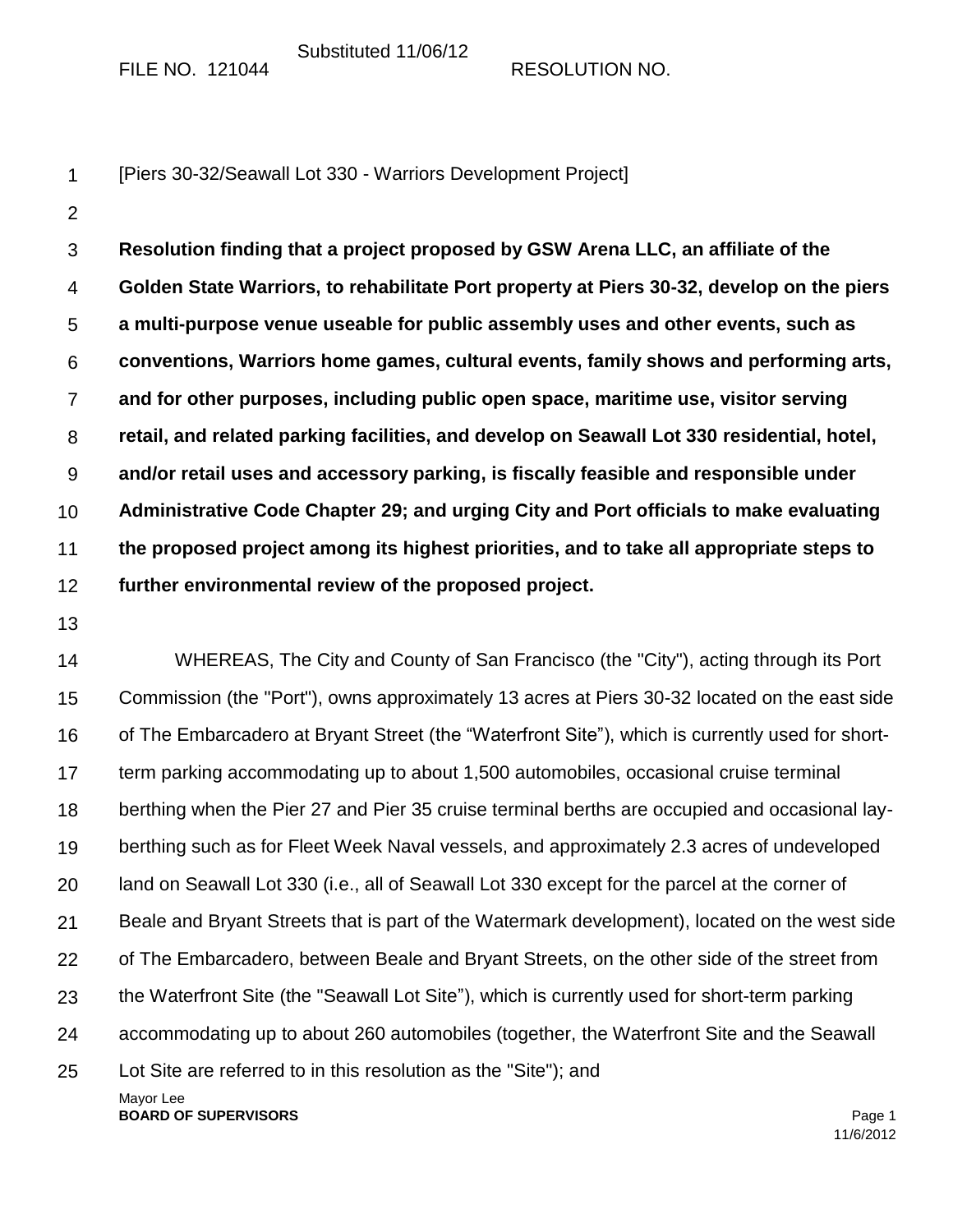1  $\mathcal{P}$ 3 4 5 6 7 8 9 10 11 12 WHEREAS, In cooperation with the City, including its Port, GSW Arena LLC ("GSW"), a wholly owned subsidiary of GSW Sports LLC and an affiliate of the entity that owns the Golden State Warriors basketball team (the "Warriors"), proposes to build, finance and operate a development project consisting of two related components on the Site. The first part of the proposed project involves GSW's seismic upgrade and rehabilitation of Piers 30-32 and construction of a new privately financed, state-of-the art multi-purpose venue with seating for approximately 17,000 to 19,000 persons, useable for public assembly uses and other events, including, but not limited to, conventions, Warriors home games, cultural events, family shows and performing arts, along with public open space, maritime use, visitor-serving retail and related parking facilities, on the Waterfront Site. GSW would finance, build and operate these improvements under a fair market rent ground lease from the Port, and expects to complete them by the Fall of 2017; and

13 14 15 16 17 18 19 20 21 WHEREAS, The second part of the proposed project includes GSW's construction of improvements with residential, hotel, and/or retail uses and accessory parking on the Seawall Lot Site. The Port would convey fee title to the Seawall Lot Site to GSW for fair market value consideration if certain conditions are met; otherwise, the Port would enter into a ground lease with GSW for fair market rent consideration for the Seawall Lot Site. The improvements on the Waterfront Site and the Seawall Lot Site are collectively referred to below as the "Improvements," and both components of the proposed project, as further described in the Project Description (as defined below), are collectively referred to in this resolution as the "Project"; and

Mayor Lee **BOARD OF SUPERVISORS** Page 2 22 23 24 25 WHEREAS, The Waterfront Site is subject to the use and other restrictions imposed under the Burton Act (Stats 1968, Ch. 1333, as amended) and the Burton Act Transfer Agreement of January 24, 1969, as well as the public trust for commerce, navigation and fisheries (collectively, the "public trust"). AB 1389 (Stats. 2001, Ch. 489) allows certain uses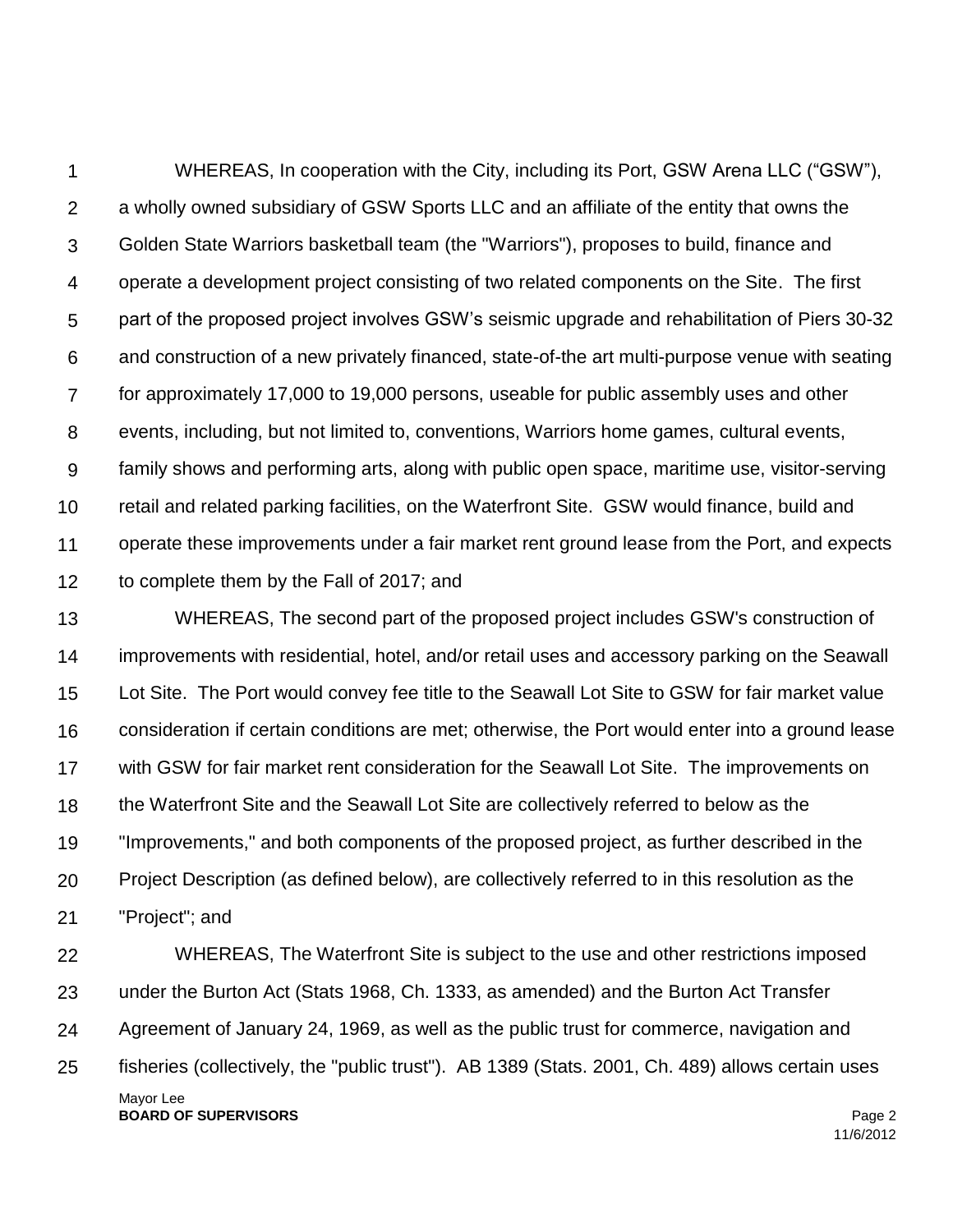1  $\mathcal{P}$ 3 4 5 6 7 8 9 on the Waterfront Site that would otherwise be inconsistent with the public trust in connection with development on the Waterfront Site of a two-berth cruise ship terminal project that meets certain requirements. The Port is developing a cruise ship terminal at another pier so AB 1389 would not now seem to apply to the Project, though the Port and GSW are committed to exploring improvements to the Waterfront Site for maritime uses. The Seawall Lot Site is subject to two pieces of State legislation that could affect its development and disposition by the Port: SB 815 (Stats 2007, Ch. 660) and AB 418 (Stats 2011, Ch. 477). In contrast to the Waterfront Site, the Seawall Site is free from some or all public trust restrictions under certain conditions set forth in SB 815 and AB 418; and

10 11 12 13 14 15 16 17 18 19 20 21 22 23 24 WHEREAS, The Port Waterfront Land Use Plan, including the Design and Access Element (collectively, the "Waterfront Plan"), is the Port's adopted land use document for property within Port jurisdiction, including the Site, and provides the policy foundation for waterfront development and improvement projects. After a multi-year cooperative process, the Port and the San Francisco Bay Conservation and Development Commission ("BCDC") adopted the Special Area Plan, which allows for the revitalization of certain piers for uses consistent with the public trust. The Waterfront Plan contemplated the potential for developing an arena in the South Beach/Rincon Point Subarea of Port property. The Waterfront Plan and the Special Area Plan recognize that the development of the Waterfront Site and the surrounding area should further the public trust purposes of supporting maritime activities and expanding public use and enjoyment of the waterfront on public trust lands at this location. The Special Area Plan sets forth certain design considerations for the Waterfront Site, including strict limitations on new fill and a requirement to provide maximum feasible public access. A project that provides at least 35% of the pier area for public open space is deemed to provide maximum feasible public access; and

25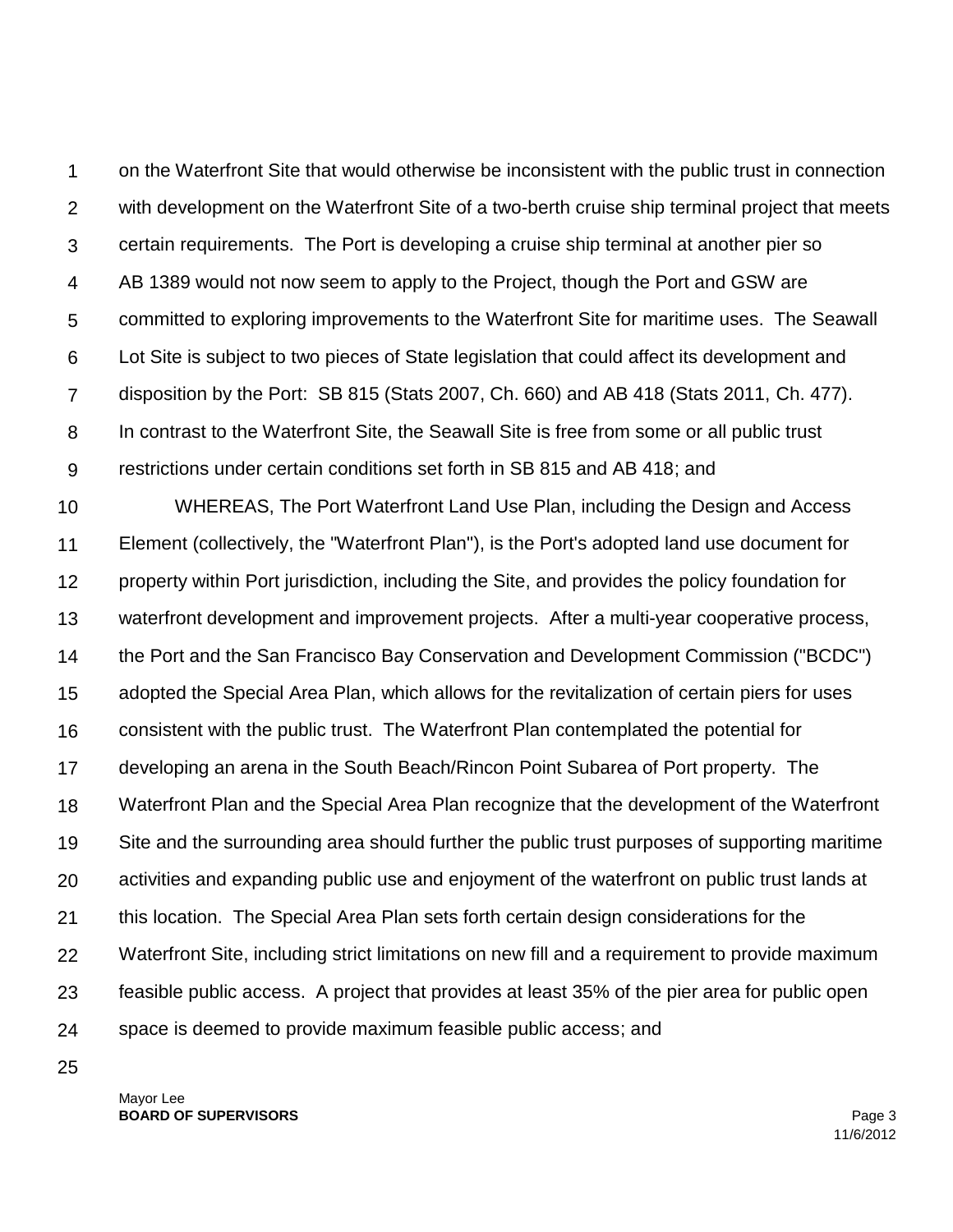1 2 3 4 5 6 7 WHEREAS, The Waterfront Plan identifies the Waterfront Site as a major development opportunity site, and the City, through its Port, has undertaken numerous unsuccessful attempts to develop the site in accordance with the Waterfront Plan's objectives, including the recent effort related to the 34<sup>th</sup> America's Cup and two separate attempts to develop the proposed mixed use Bryant Street Pier project through public-private partnerships. In each of those instances, the private project sponsor abandoned its plans due to much higher than expected costs to repair the Piers 30-32 substructure; and

8 9 10 11 12 13 14 15 16 17 18 19 20 WHEREAS, The Waterfront Site has a limited remaining useful life, requiring a substantial capital investment to repair the substructure and bring the piers up to modern seismic standards and to preserve the piers. If the piers are not rehabilitated, the Port may be required to expend substantial sums to demolish the piers after the end of their useful life. The Port has not included the costs to improve–or demolish–the piers in its FY 2013-2022 Capital Plan, due to limited Port resources and competing Port priorities. The Port's efforts over the years to develop the Waterfront Site through public-private partnerships have not been successful. The costs to rehabilitate the piers for any long-term use is estimated to far exceed the combined fair market value of the Waterfront Site and Seawall Lot Site. The Port's independent Appraisal of the Waterfront Site (as such Appraisal is defined below) shows that rehabilitating the piers and developing the highest and best use on the Waterfront Site is not financially feasible without dedication of the proceeds from the sale of the Seawall Lot Site and an additional significant subsidy to cover the pier substructure cost; and

21 22 23 WHEREAS, The Waterfront Site is an extraordinary location for the proposed public assembly venue and affords a number of advantages for the City, the region and the public over other potential sites, including other Port land located to the south of the Waterfront Site:

24 25  First and foremost, the Waterfront Site is optimal for locating the venue in light of the existing transit, bicycle and pedestrian network, as well as proposed

Mayor Lee **BOARD OF SUPERVISORS** Page 4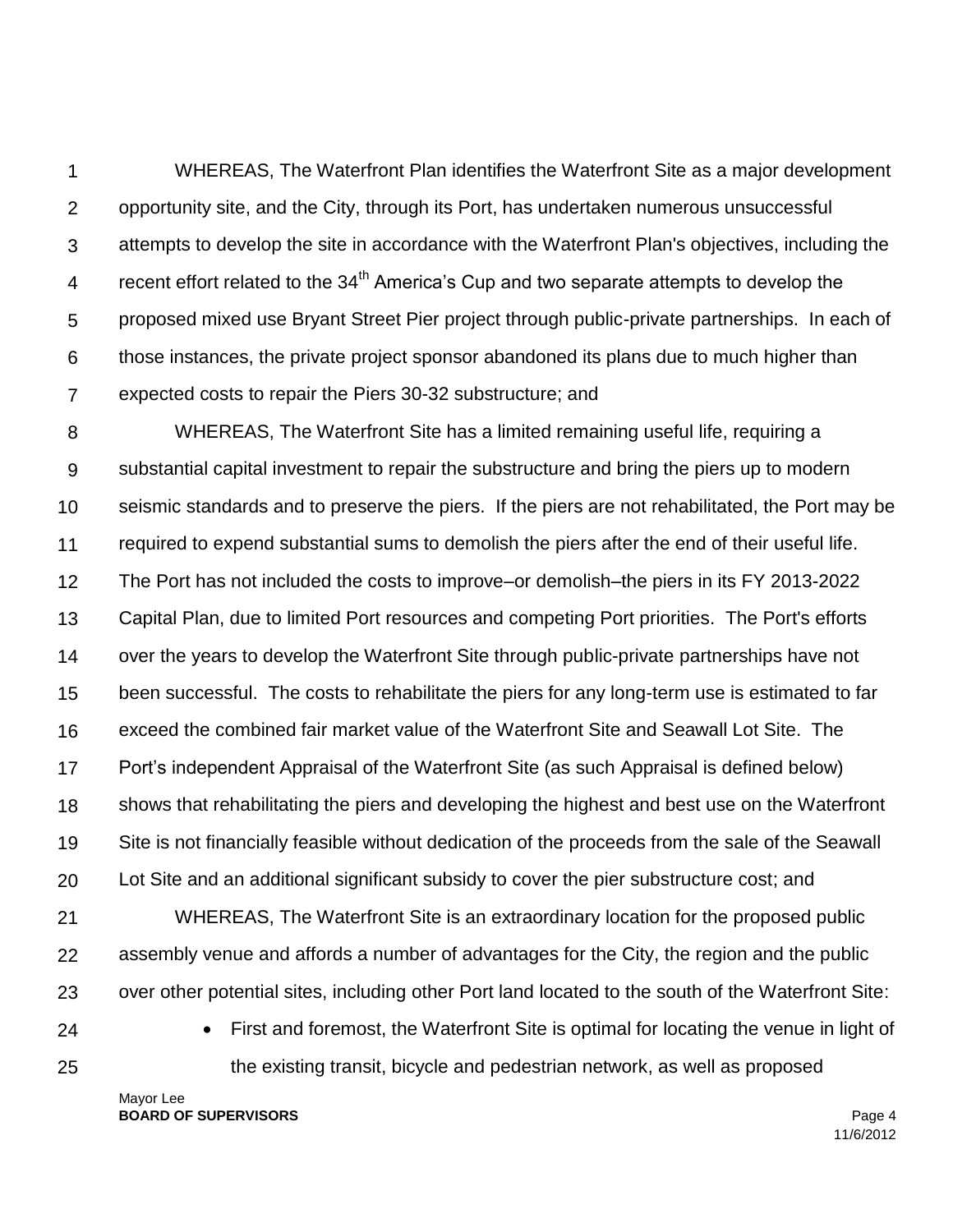1  $\mathcal{P}$ 3 4 5 6 7 8 9 10 11 12 13 improvements to that network. Regional destinations such as the proposed venue achieve their best transit mode splits when they are located within walking distance from regional transit hubs. The Waterfront Site is located at a distance of 3/4 mile or less from all major regional transit hubs in downtown San Francisco, including BART, Caltrain, the Ferry Building, the Transbay Terminal, and the Capitol Corridor, and for the bulk of Muni Metro and bus lines serving these same hubs (including an adjacent Muni Metro station at Brannan serving two metro lines). The walk from these hubs along the Embarcadero is short, free of traffic conflict and pleasant. These features make the Waterfront Site a remarkably accessible location that can be reached fairly effortlessly, with a minimum of transfers, by visitors from all nine Bay Area counties. The other possible locations for the venue do not afford nearly the same level of advantages within the transit network;

- 14 15 16 17 18 19 • Second, the Project provides an appropriate public use that will permit rehabilitating the Waterfront Site, which is nearing the end of its useful life. Developing the Project at the Site provides the best (and perhaps last) opportunity for activating the Waterfront Site for maritime and other uses in a manner consistent with the public trust and the goals and objectives of the Waterfront Plan and BCDC's Special Area Plan;
- 20 21 22 23 24 25 Third, the adjacency of the Seawall Lot Site to the Waterfront Site improves the success and economic feasibility of the Project overall by allowing crosssubsidies and complementary development that will transform the Site from an underutilized surface parking lot to a thriving and active visitor serving destination. These key Port objectives would not be accomplished by locating the facility in an area farther south; and

Mayor Lee **BOARD OF SUPERVISORS** Page 5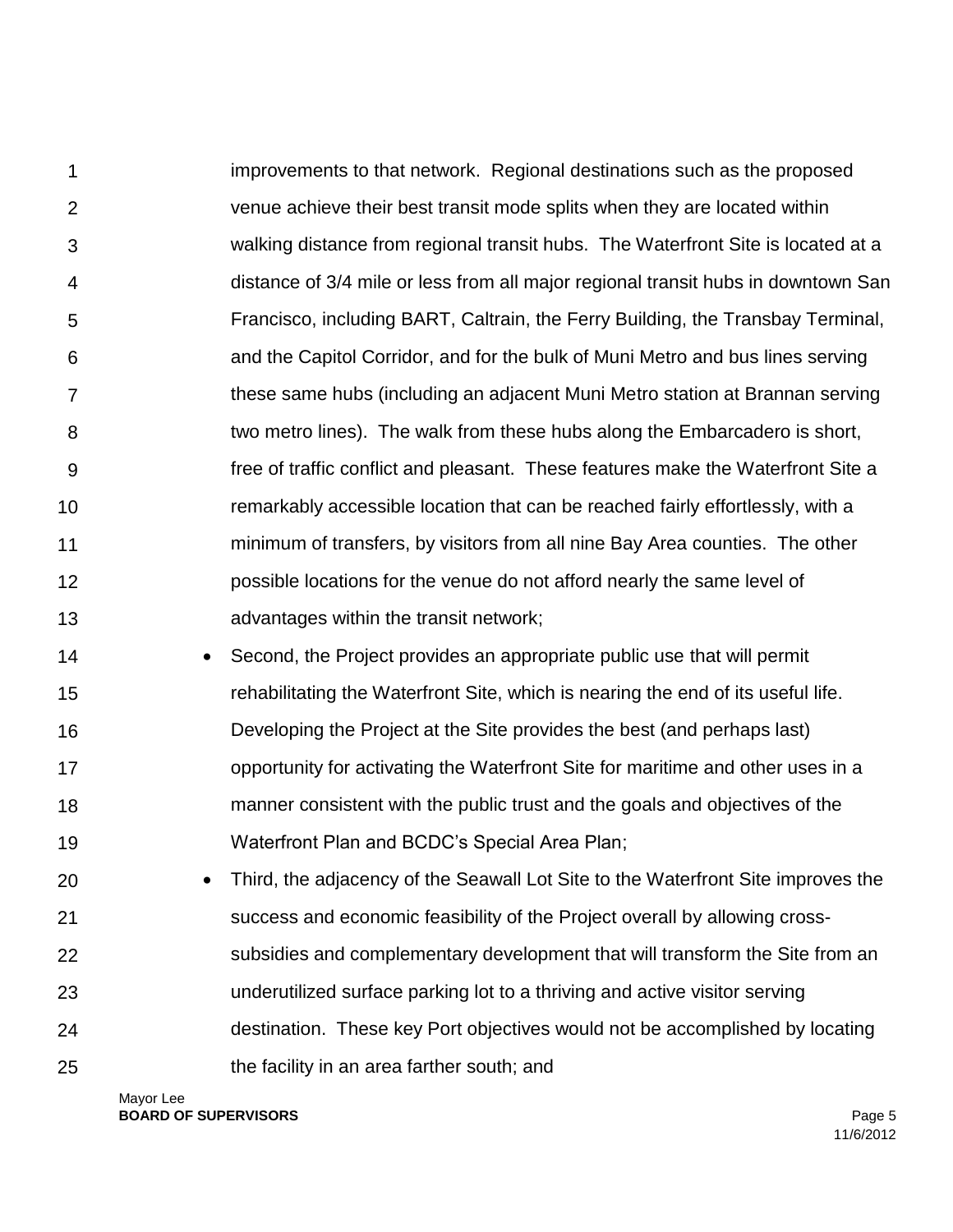| 1              | WHEREAS, By Resolution No. 236-12 adopted unanimously on June 12, 2012, the                         |
|----------------|-----------------------------------------------------------------------------------------------------|
| $\overline{2}$ | Board of Supervisors found that the potential real estate transactions involving the Waterfront     |
| 3              | Site and the Seawall Lot Site to rehabilitate Piers 30-32 and develop a multi-purpose venue         |
| 4              | and related facilities would generate substantial public benefits for the City, including its Port, |
| 5              | such as:                                                                                            |
| 6              | (1) the repair, improvement and productive reuse of the Waterfront Site,                            |
| $\overline{7}$ | (2) the construction of needed infrastructure improvements that benefit the Site and                |
| 8              | the surrounding public trust lands and other areas,                                                 |
| 9              | (3) the generation of significant new jobs and economic development in a short                      |
| 10             | period, including significant opportunities for local residents,                                    |
| 11             | (4) the attraction of many people from the City and all over the region to enjoy the                |
| 12             | waterfront and the Bay and to patronize businesses on the Site as well as other                     |
| 13             | Port land and privately owned property in the vicinity of the Site, and                             |
| 14             | (5) the enhancement of the City's tourism industry, including providing an additional               |
| 15             | venue for trust related events, conventions, sporting events, concerts and other                    |
| 16             | special events; and                                                                                 |
| 17             | WHEREAS, By Resolution No. 12-50 unanimously adopted by the Port Commission on                      |
| 18             | June 12, 2012, the Port Commission made the same public benefit findings; and                       |
| 19             | WHEREAS, By Resolution No. 236-12, the Board of Supervisors found that the                          |
| 20             | potential real estate transaction involving the Project would generate substantial public           |
| 21             | benefits and is exempt from the competitive bidding policy set forth in Administrative Code         |
| 22             | Section 2.6-1 and endorsed sole source negotiations with GSW for that purpose; 2) endorsed          |
| 23             | the Port Commission's designation of the Office of Economic and Workforce Development               |
| 24             | ("OEWD") as the lead negotiator of the proposed transaction, in coordination with Port staff        |
| 25             | and subject to the Port Commission's direction; 3) required OEWD and the Port to engage in          |
|                | Mayor Lee<br><b>BOARD OF SUPERVISORS</b><br>Page 6                                                  |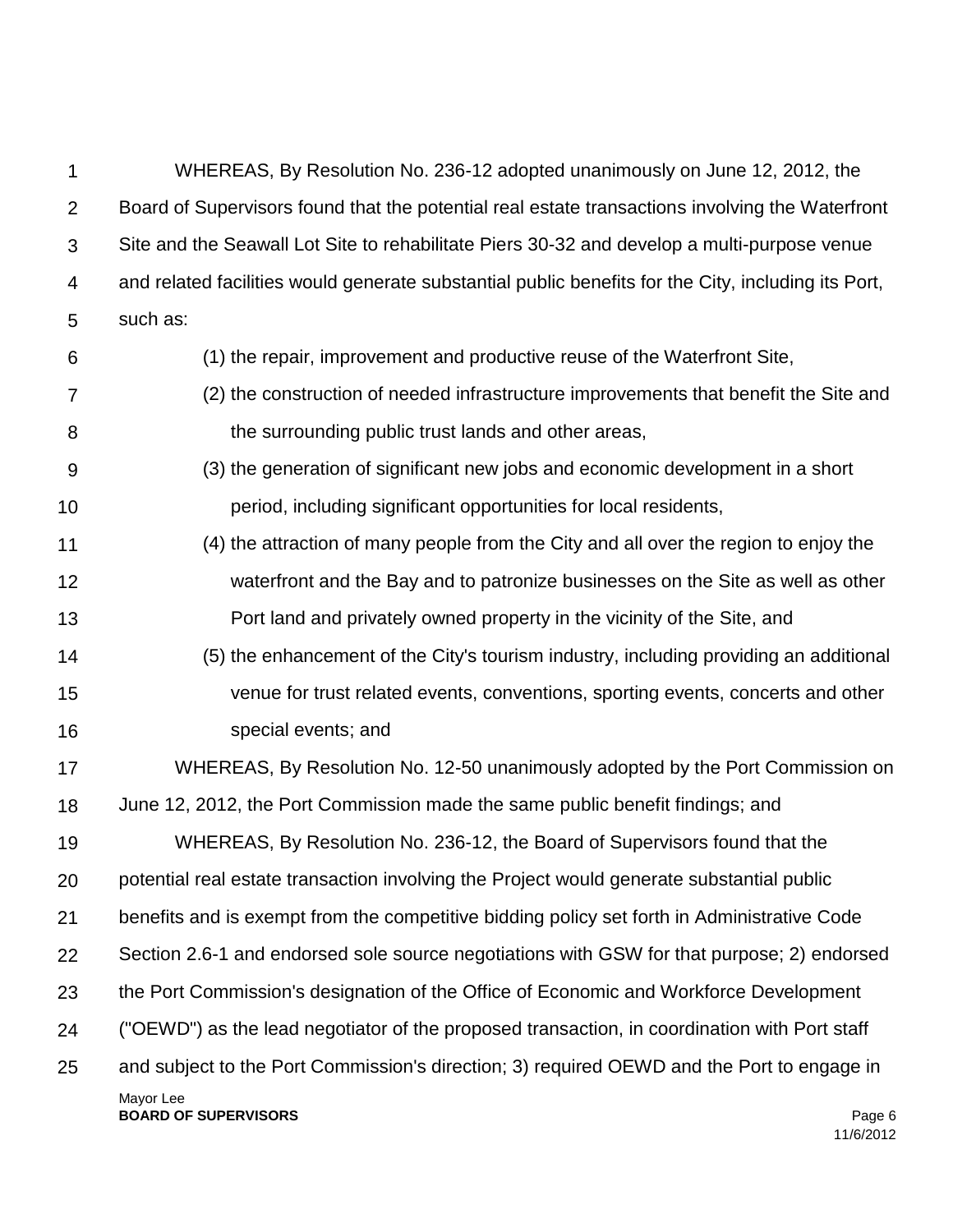Mayor Lee 1  $\mathcal{P}$ 3 4 5 6 7 8 9 10 11 12 13 14 15 16 17 18 19 20 21 22 23 24 25 outreach to affected and interested neighbors, community members and other stakeholders to ensure that the proposed Project is designed with maximum public input; 4) urged OEWD and the Port to work closely with State agencies having jurisdiction over any of the Site, including the State Lands Commission and BCDC, to develop the project description; 5) urged the OEWD Director, the Port Director and other City officials to make evaluation of the proposed Project among their highest priorities and take all appropriate steps to negotiate an exclusive negotiation agreement with GSW; and 6) acknowledged that the City may commence environmental review of the proposed project under CEQA if and when the Board of Supervisors makes the required findings of fiscal feasibility and responsibility under Administrative Code Chapter 29; and WHEREAS, By Resolution No. 12-50, the Port Commission approved sole source negotiations with GSW and authorized staff to negotiate an Exclusive Negotiation Agreement ("ENA") with GSW for the proposed Project consistent with Board Resolution No. 236-12 (the "Port Sole Source Resolution"); and WHEREAS, Under the Port Sole Source Resolution, the Port Commission, by its Resolution No. 12-61, approved an ENA with GSW, and on August 15, 2012 the City, through its Port, and GSW entered into the ENA; and WHEREAS, The Board of Supervisors adopted Resolution No. 317-12, urging 1) the Port Commission to form a project-specific Citizens Advisory Committee (the "CAC") to review and provide input on the proposed Project, 2) the Port Director to appoint representatives from neighborhoods surrounding Piers 30-32 as well as others with specified policy expertise, and 3) the CAC to meet and report back regularly to the Port Commission and the Board of Supervisors; and WHEREAS, The Port Commission adopted Resolution No. 12-62, 1) establishing the CAC, 2) authorizing the Port Director to appoint representatives from neighborhoods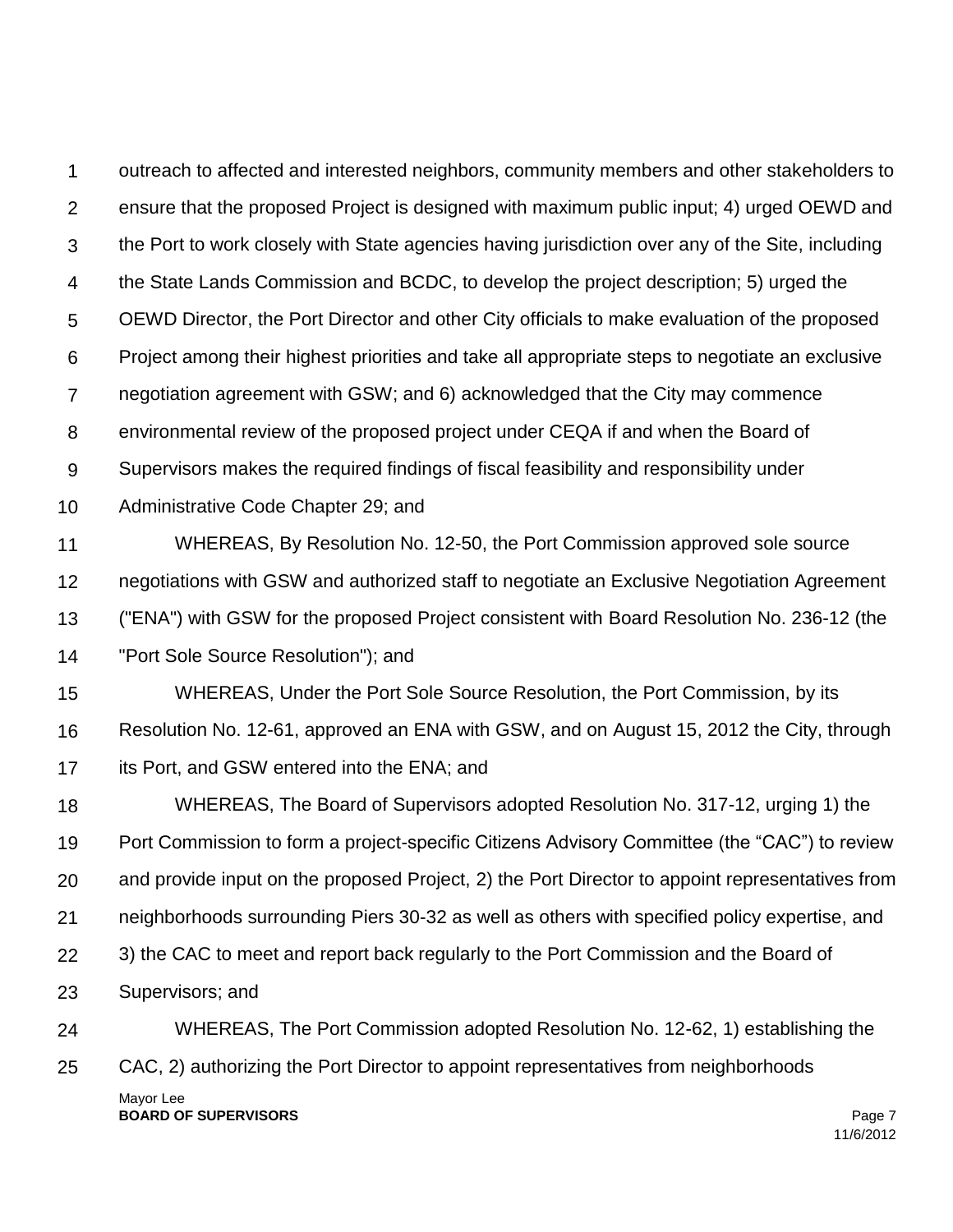1  $\mathcal{P}$ 3 4 surrounding Piers 30-32 as well as others with specified policy expertise, and 3) urging the CAC to meet initially on August 23, 2012, review the Project generally once per month, and develop criteria for attendance and other by-laws to encourage regular participation by CAC members; and

5 6 7 8 9 10 WHEREAS, In furtherance of Board of Supervisors Resolution No. 317-12 and Port Commission Resolution No. 12-62, the Port Director appointed members to the CAC, the CAC has held a number of public meetings, and the City, including its Port, and GSW have been working with the CAC, State regulatory agencies and many other interested stakeholders in developing a description of the proposed Project, which would undergo environmental review; and

11 12 13 14 15 16 17 WHEREAS, The City retained an independent appraisal firm, Carneghi-Blum & Partners, Inc., to appraise the fair market value of a ground lease of the Waterfront Site and the fair market value of a sale, or alternatively, a ground lease of the Seawall Lot Site, and a copy of that appraisal, dated September 28, 2012, and entitled "Appraisal of Seawall Lot 330, Piers 30-32, San Francisco, California" is on file with the Clerk of the Board of Supervisors in File No. 121044, which is declared to be a part of this resolution as if set forth fully here (the "Appraisal"); and

18 19 20 21 22 23 WHEREAS, Based on the Appraisal, and to help facilitate the fiscal feasibility finding under this resolution, City and Port staff and GSW have negotiated a non-binding Conceptual Framework for the Project outlining various financial terms and principles, a copy of which document is on file with the Clerk of the Board of Supervisors in File No. 121044, and which is declared to be a part of this resolution as if set forth fully here (the "Conceptual Framework"); and

Mayor Lee **BOARD OF SUPERVISORS** Page 8 24 25 WHEREAS, The basic financial principles and terms set forth in the Conceptual Framework will be subject to further negotiation between the parties, consistent with the ENA,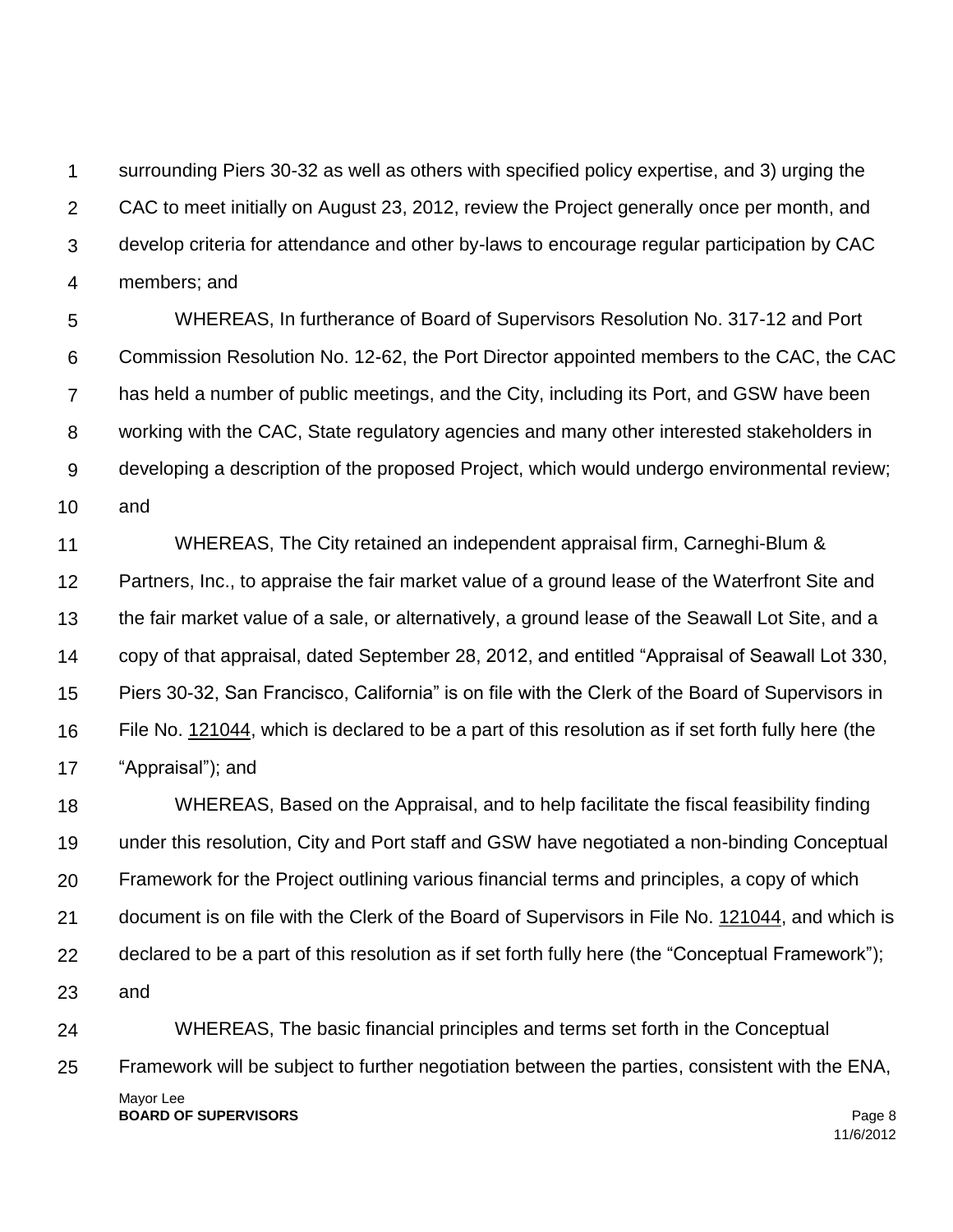1  $\mathcal{P}$ 3 4 5 6 to develop a Term Sheet that will be subject to endorsement of the Port Commission and the Board of Supervisors. And ultimately, subject to required approvals, the terms and conditions contained in the Term Sheet will be set forth in more detail in the final Transaction Documents among GSW, the Port, the City and other parties, following the completion of public review and environmental review under CEQA (as defined below), as such documents are further generally described in the Conceptual Framework; and

7 8 WHEREAS, The Conceptual Framework includes a description of the proposed Project attached as Exhibit B to that document (the "Project Description"); and

9 10 11 12 13 WHEREAS, Because the cost to construct the Project will exceed \$25 million and the proposed transaction structure as outlined in the Conceptual Framework contemplates providing rent credits under the Waterfront Site Ground Lease to GSW for pier substructure and other infrastructure improvements that would exceed \$1 million, the proposed Project is subject to Administrative Code Section 29.1's process for the Board of Supervisors to

14 determine whether the Project is fiscally feasible and responsible; and

15 16 17 18 19 20 21 22 23 WHEREAS, The Port retained an independent real estate economics firm, Economic and Planning Systems, Inc. ("EPS"), to perform a fiscal feasibility analysis for the proposed Project, and EPS, with assistance from an expert sports economics consultant firm, Barrett Sports Group, LLC, has prepared a preliminary fiscal analysis dated October 22, 2012, entitled "San Francisco Multi-Purpose Venue Project on Piers 30-32 and Seawall Lot 330 Findings of Fiscal Responsibility and Feasibility", which meets the requirements of Administrative Code Chapter 29.1 and a copy of which report is on file with the Clerk of the Board of Supervisors in File No. 121044, which is declared to be a part of this resolution as if set forth fully here (the "Fiscal Feasibility Report"); and

- 24
- 25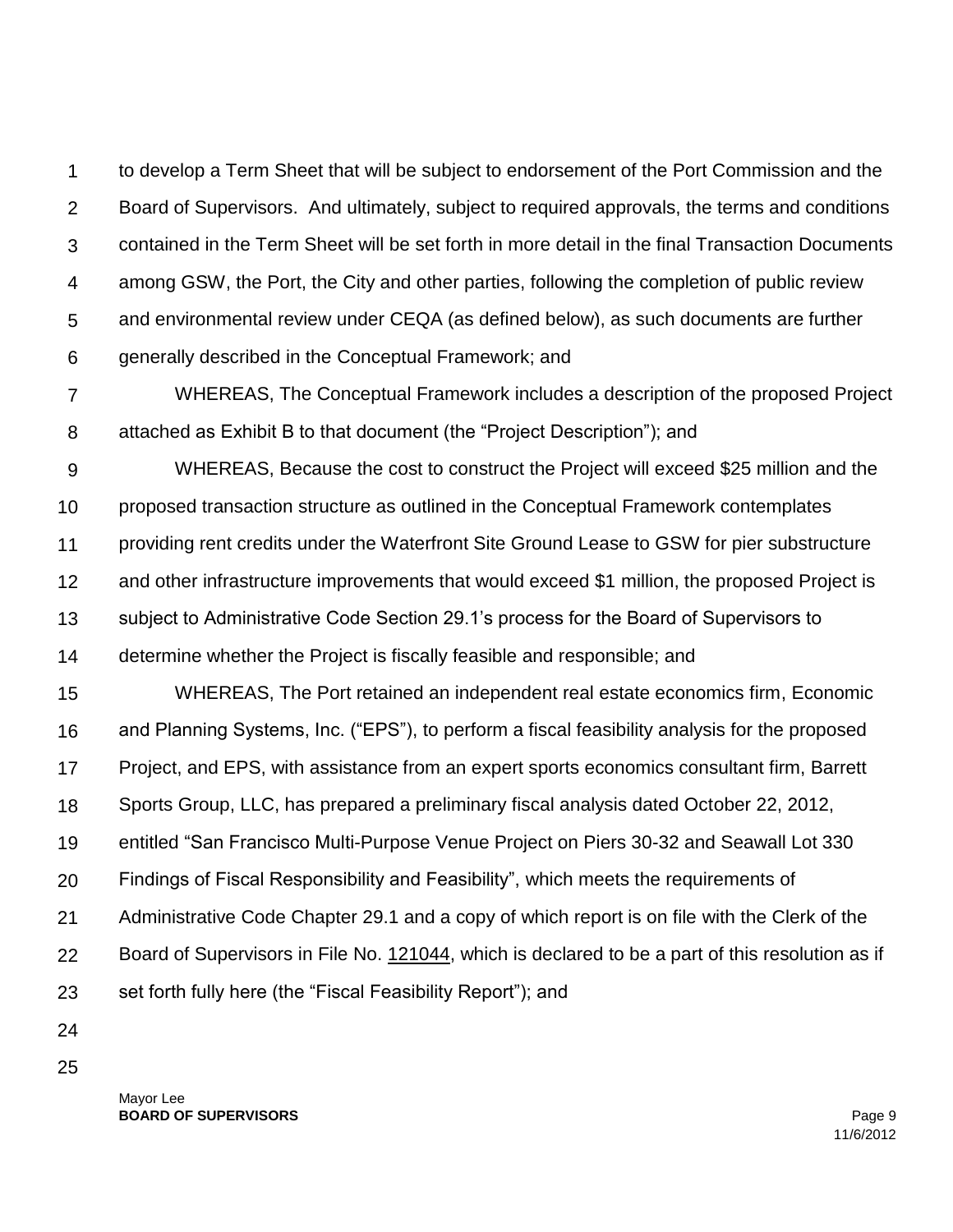1 2 3 WHEREAS, The Fiscal Feasibility Report shows that the Project would generate substantial fiscal benefits for the City, including thousands of jobs and tens of millions of dollars a year in tax and other revenues; and

4 5 6 7 WHEREAS, Under Administrative Code Section 29.3, OEWD and the Port have submitted to the Board of Supervisors a general description of the proposed Project, the general purpose of the proposed Project, and preliminary fiscal plan that consists of the Fiscal Feasibility Report; and

8 9 10 11 12 13 14 15 WHEREAS, Administrative Code Section 29.2 requires that, before submitting an environmental evaluation application (an "Environmental Application") to the Planning Department under Administrative Code Chapter 31 and the California Environmental Quality Act, Public Resources Code Sections 21000 and Guidelines for Implementation of the California Environmental Quality Act, Title 14, Division 6, Chapter 3 of the California Code of Regulations (collectively, "CEQA") related to the proposed Project, the sponsoring City department must procure from the Board of Supervisors a determination that the plan to undertake and implement the proposed Project is fiscally feasible and responsible; and

16 17 18 19 20 21 22 23 24 WHEREAS, The Board of Supervisors has reviewed and considered the general description of the proposed Project, the general purpose and intended public benefits of the proposed Project, the Fiscal Feasibility Report and other information submitted to it in connection with the Project and has considered 1) the direct and indirect financial benefits of the Project to the City and its Port, including to the extent applicable cost savings or new revenues, including tax revenues, generated by the proposed Project, 2) the estimated costs of construction for the proposed Project, 3) the anticipated available funding sources for the proposed Project, 4) the long-term operating and maintenance costs of the proposed Project, 5) the debt load to be carried by the City or the Port, and 6) such other criteria from the

25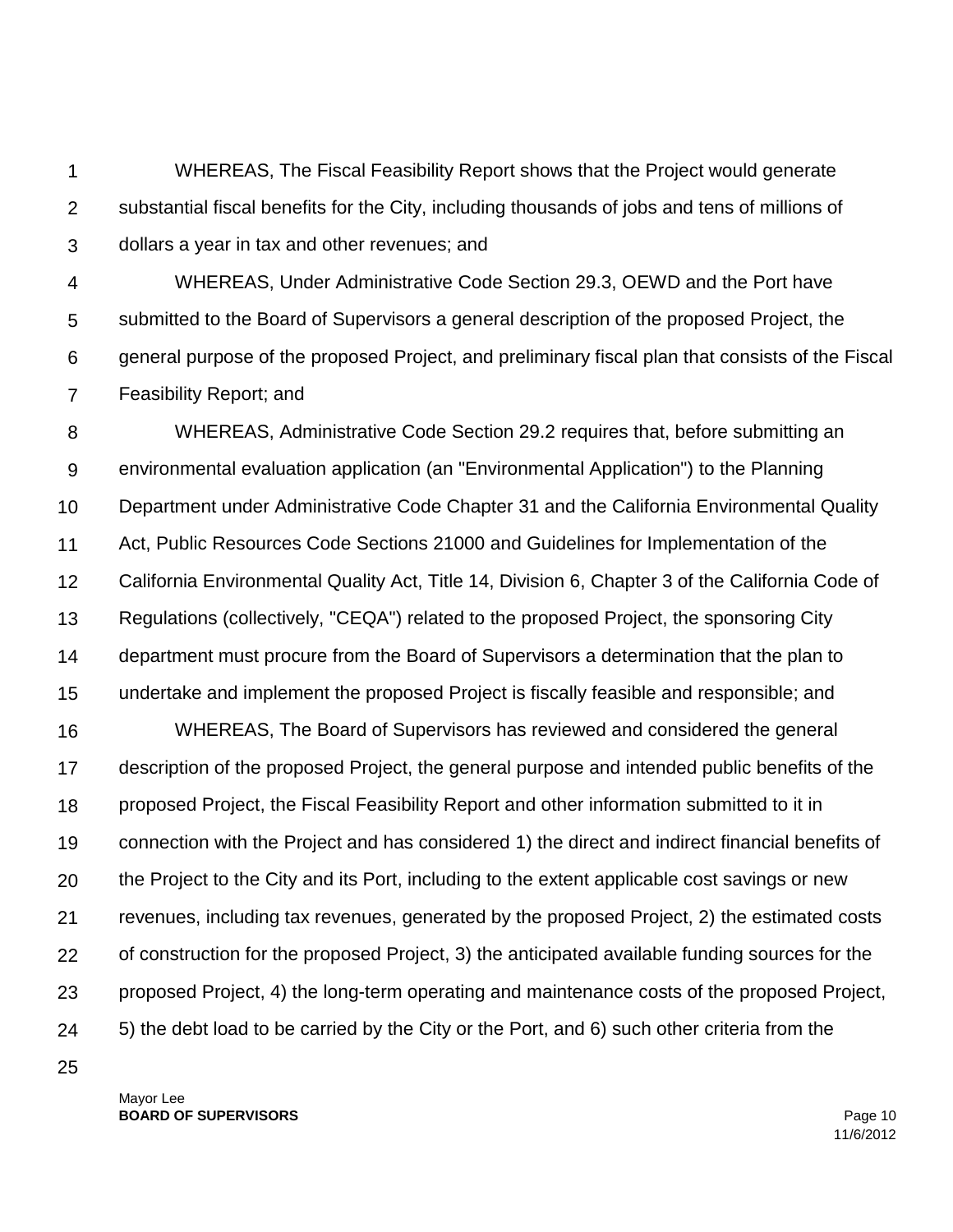1  $\mathcal{P}$ information presented to it as the Board of Supervisors has determined is useful in evaluating the proposed Project's fiscal feasibility; now, therefore, be it

3 4 5 RESOLVED, That the Board of Supervisors finds that the plan to undertake and implement the proposed Project is fiscally feasible and responsible under San Francisco Administrative Code Chapter 29; and, be it

6 7 8 9 10 11 FURTHER RESOLVED, That under San Francisco Administrative Code Chapter 29, the Environmental Application for the Project may now be filed with the Planning Department and the Planning Department may undertake environmental review of the proposed Project as required by Administrative Code Chapter 31 and CEQA. In furtherance of this determination, the Board of Supervisors urges the Planning Department to prioritize environmental review consistent with its policies; and, be it

12 13 14 15 16 FURTHER RESOLVED, That the Board of Supervisors urges OEWD, in cooperation with and with the assistance of the Port Director and her staff, the City Attorney's Office and other City staff as appropriate, to make evaluation of the proposed Project among its highest priorities and take all actions needed to initiate and undertake environmental and public review of the Project; and be it.

Mayor Lee 17 18 19 20 21 22 23 24 25 FURTHER RESOLVED, That the City will conduct environmental review of the proposed Project under CEQA and nothing in this resolution approves or implements the proposed Project or any of its related facilities, grants any entitlements for the proposed Project or includes any determination as to whether the Port or any other unit of City government should approve the proposed Project; nor does adoption of this resolution foreclose the possibility of considering alternatives to the proposed Project, adopting mitigation measures or deciding not to approve the proposed Project after conducting appropriate environmental review under CEQA. Any development of the Project shall be conditioned on the receipt of all required regulatory approvals, including, but not limited to,

**BOARD OF SUPERVISORS** Page 11